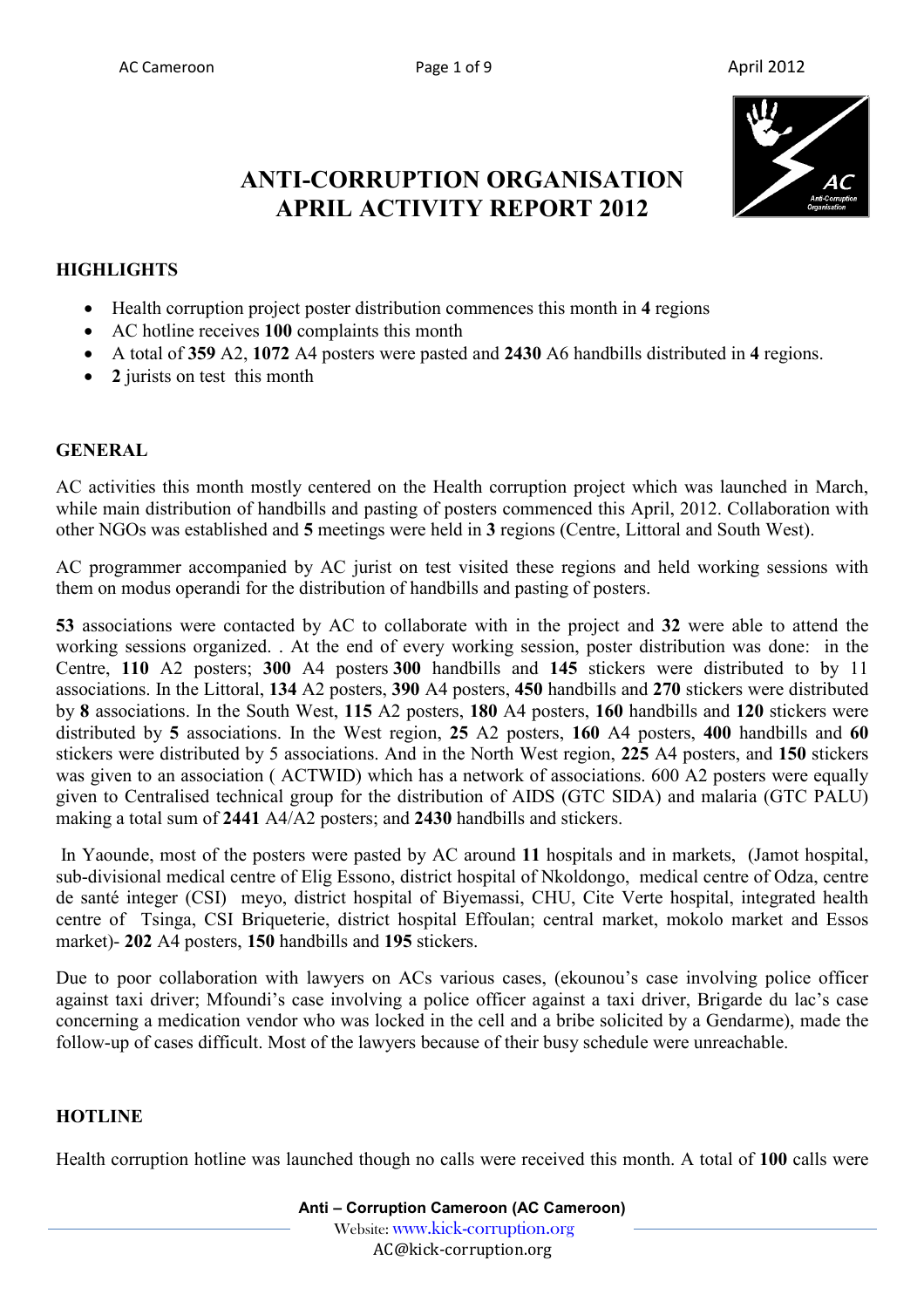

received through the AC hotline and are illustrated by the graphs under the various categories.

In the month of April 2012, a total of **40%** calls were non-responsive and **60%** of calls received were responsive calls though not all fall under corruption.



In April 2012 only **7%** of callers were corruption cases, **1%** was non-corruption calls. **92%** of callers issued no complaint. This is more than half the total number of calls this month compared to March which had just **40%**. The pattern though is similar as this group of people fall under those who are afraid to denounce corruption cases and most of the times claim to have dialled a wrong number.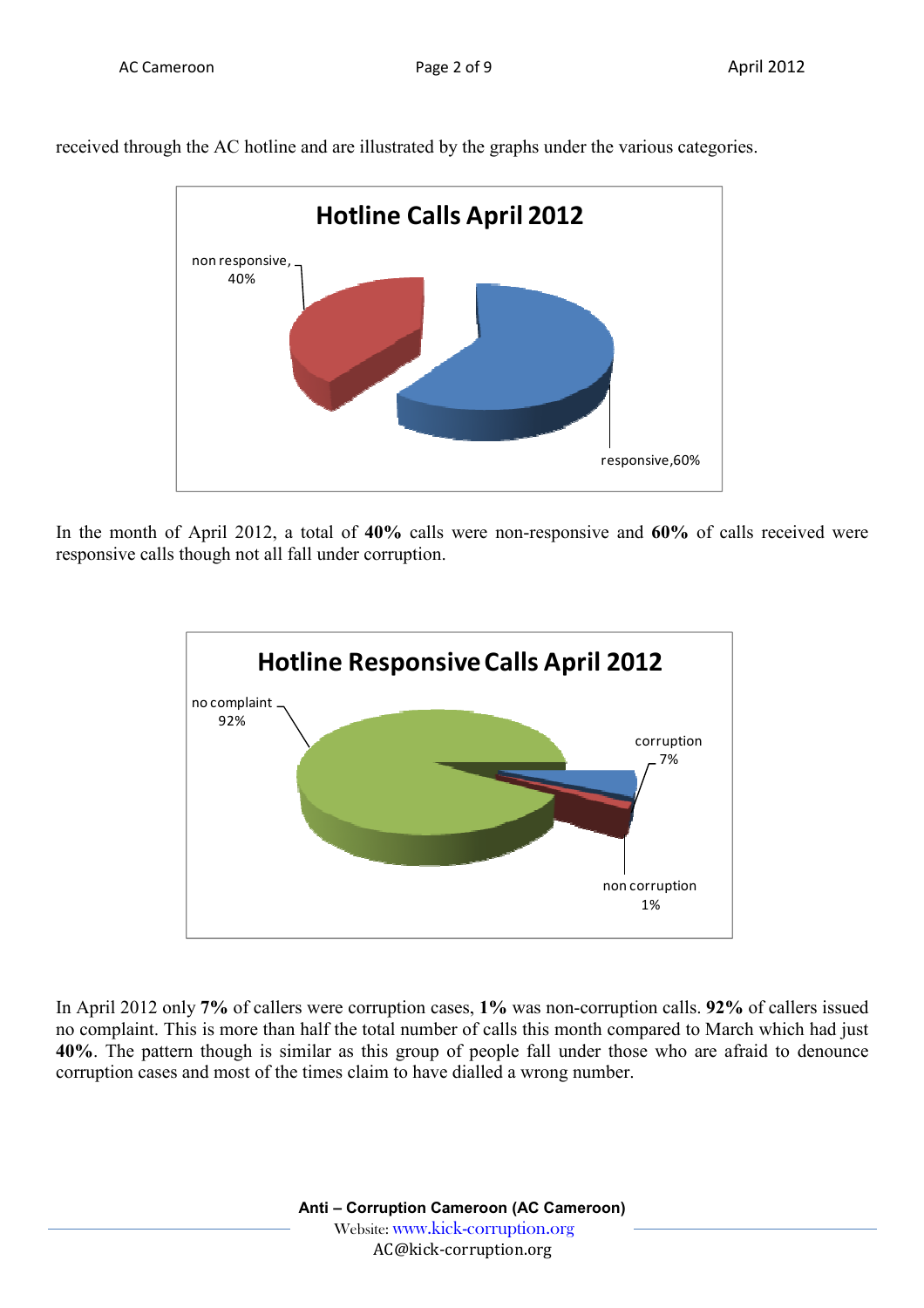

Like the other months bribery has always been higher than most of the other corruption cases. Callers denounced **50%** of bribery and **25%** each for misappropriated public funds and extortion.



This month there is a change in the graph of non-corruption as it is made up of an addition of no complaints percentages. Only one caller culminating in **2%** from the graph, denounced non-corruption in the form of human rights abuse. This is the least percentage ever witnessed since 2012 for non-corruption calls. No complaints in April 2012 were represented by **36%** of callers claiming to have dialled the wrong number, who have issues to denounce but are afraid, **30%** demanded information on AC**, 32%** were callers whom AC could not get in contact with them when they first called AC.

## **GENDER**

**10%** of callers this month of April 2012 were female while **90%** of the callers were male. Male increase this month is more than half the percentage of last month. Reasons for the increase not quite clear.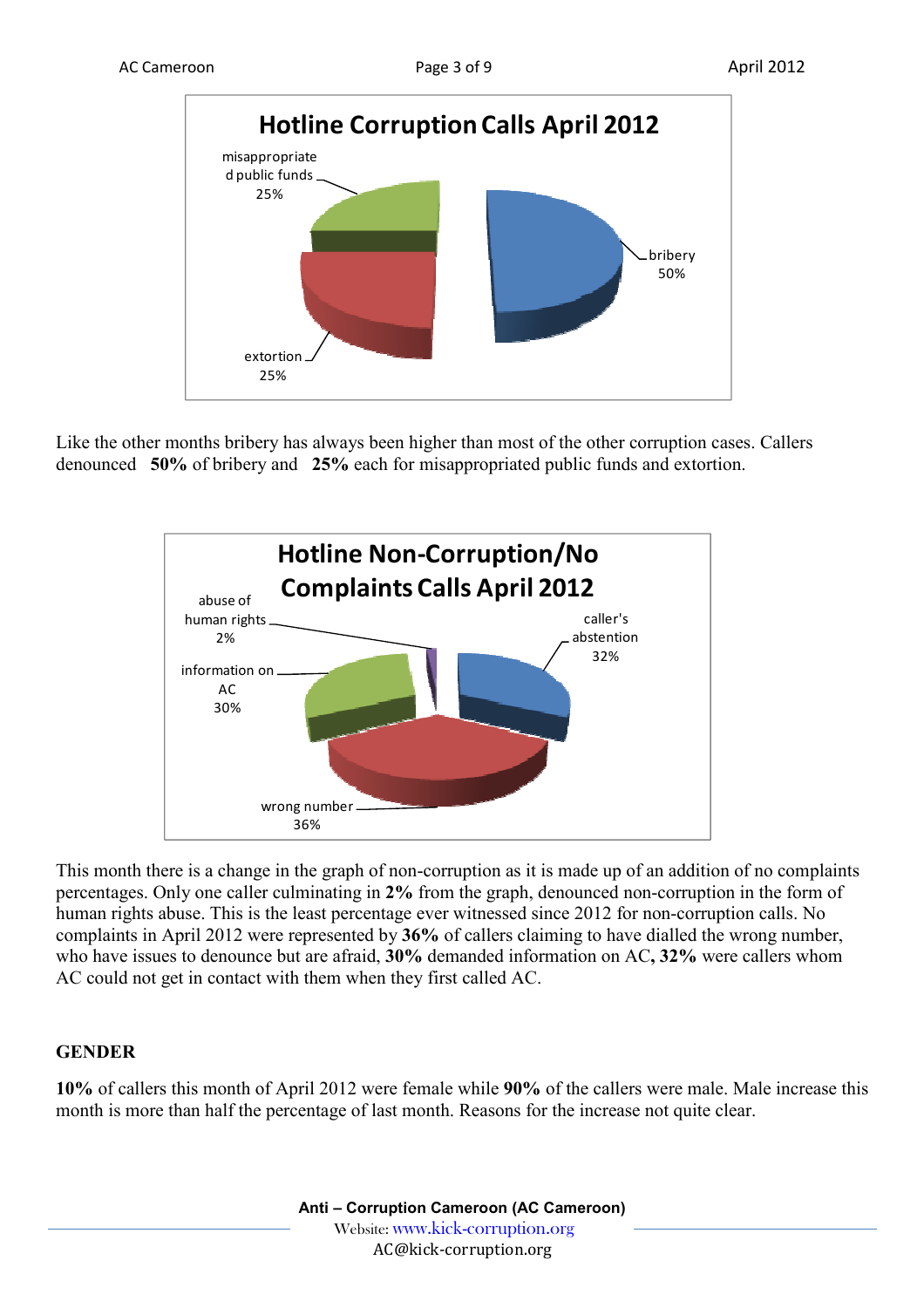

### **AGE RANGE OF CALLERS**



The month of April 2012 had **62%** of calls came from adults (31-55years) and **30%** from the youths (0- 30 years). **8%** calls were received from the elderly or aged (+55 years) this month.

## **REGIONAL DISTRIBUTION OF CALLS**

In April 2012, **48%** of callers came from the Center region, **14%** from the Littoral and West regions, **10%**  from the North West region, **9%** Adamawa region and **5%** from the North region. No calls were received from the South, South West, East, and Far North regions.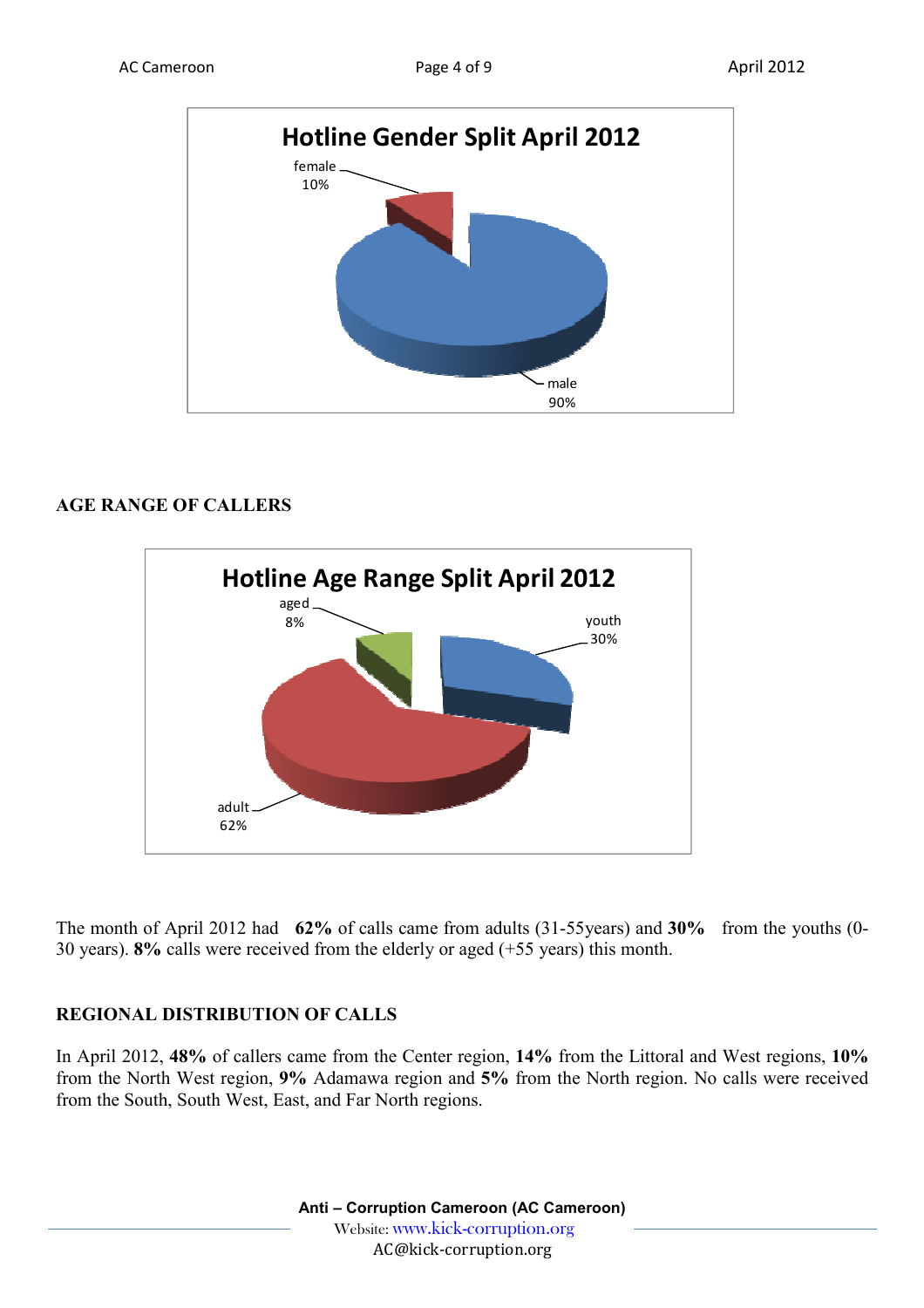



## **EMAIL/POSTAL ADDITION TO HOTLINE**

No e-mail or letter received this month.

## **INVESTIGATION**

No new case was opened this month and the old cases opened were not followed up. Most of the attention on work was focused on the health corruption project which as of this month has no case also opened yet.

 Case of Yokadouma teachers against the mayor: No feedback has been received from the lawyer in charge of the case after the case file was sent to him. Follow-up on it shows some of his collaborators were sent to verify information at the council as to have a better view of the problem before engaging any action. There have been communication problems since then as AC has not been able to contact him after several phone calls. For the case to move forward AC will have to get another lawyer to follow-up the case in court.

Case of Nkolafamba, land owner against collaborator of the sub divisional officer: AC went to the field twice this month. First with the victim: During this trip, AC did not meet more victims but they met the collaborator of the sub divisional officer who openly solicited money from the victim. He added that without money nothing would be done. AC made a second descent where he had the number of a possible victim. If this victim collaborates, a combined action can be taken against the collaborator of the sub-divisional officer.

Case of medication vendors against a Gendarmerie du Lac named Atangana: A medication vendor arrested on the motive of retention and destruction of his colleague's goods was solicited the sum of 50 000fcfa by the gendarme Atangana of Brigarde du Lac to be released from cell. A statement of offence was established against the gendarme. Due to constraints encountered with the first lawyer of this case, it has not moved forward according to procedure. AC is looking forward to getting another lawyer for the case.

## **LEGAL FOLLOW UP**

This month, AC had a major problem with lawyers. Most of them were unreachable causing a serious lack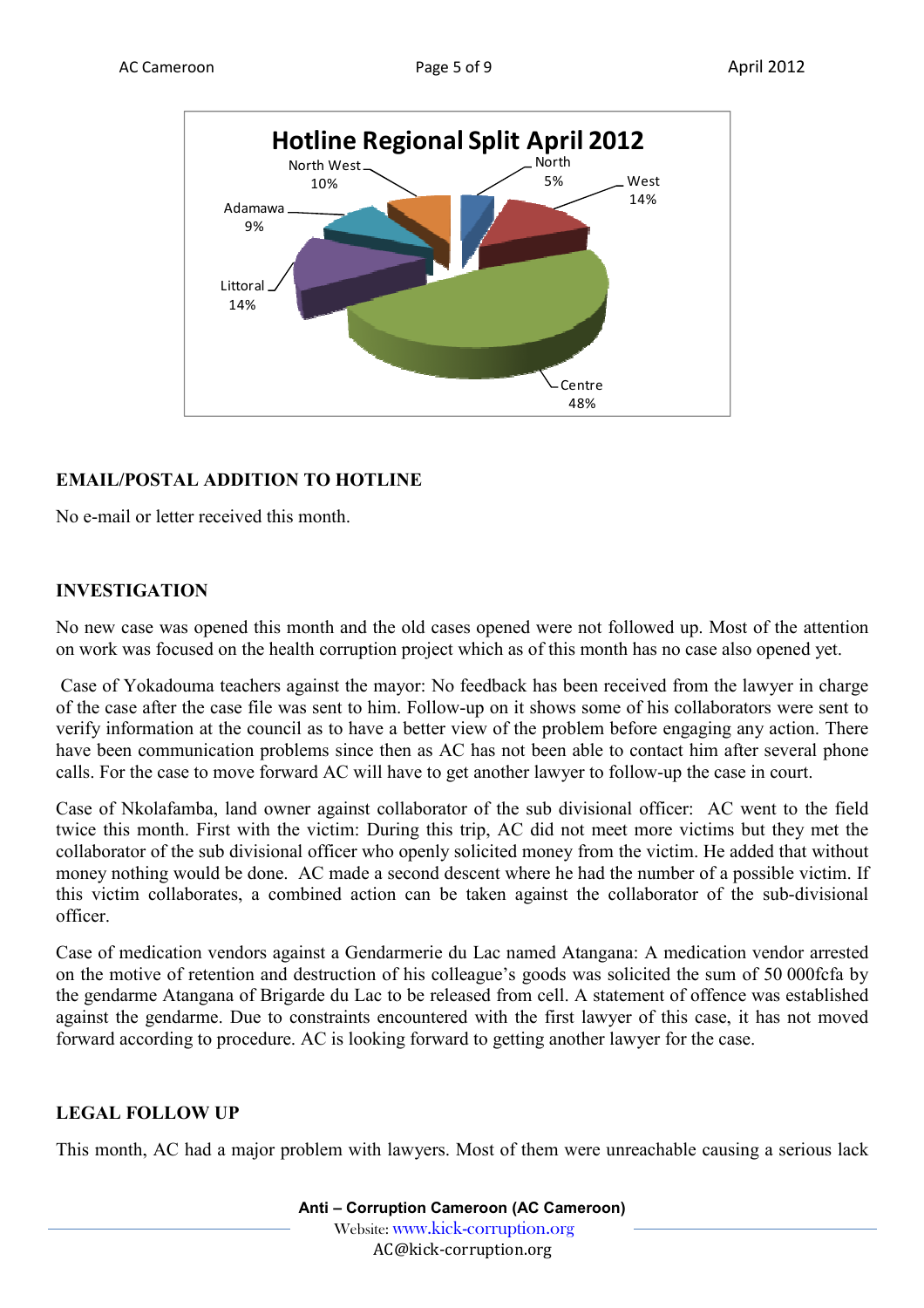on the **3** cases followed-up this month.

### **MEDIA**

This month, a total of **959** A2 posters, **1072** A4posters and **1360** A6 handbills and **730** A6 stickers on health corruption were given out for pasting and distribution in **3** regions of Cameroon: Centre, Littoral and South West. **410** A2/A4 posters, 445 handbills in the Centre; **524** posters and **720** A6 handbills in the Littoral; **295** A2/A4 posters and **280** A6 handbills in the South West.

In Yaounde, **600** posters were distributed GTC (Groupe technique centralisée) PALU( malaria) and SIDA (AIDS). AC personally assured the pasting and the distribution of **202** A4 posters and **345** A6 handbills. The table below gives details of the distribution:

AC newsbars on CRTV was effective this month, with a periodicity of 3 to 4 days per week. An increase in the number of calls was noticed as a result.

AC brochures were not distributed this month.

#### **MANAGEMENT**

The project developer assisting with AC coordination was absent for a period of two weeks. Her duties were managed by AC jurist who is being trained to take on most of the management roles of AC.

Two jurists were interviewed and retained for testing this month.

#### **EXTERNAL RELATIONS**

- For the launching of the health corruption project, AC programmer had 3 meetings with associations in 3 regions (Centre, Littoral and South West). In the centre, the meeting took place in Yaoundé. 11 associations participated. In the littoral region, the meeting took place in Douala. 8 associations participated. In the South West region, the meeting took place in Buea with the presence of 5 associations. Hopefully, they will collaborate with AC for the realization of the project.
- AC programmer gave a presentation in GTC Palu and GTC sida. To present the health corruption project. The presentation also aimed to establish collaboration with them in the realization of the project. This can help us to get a better coverage of the national territory.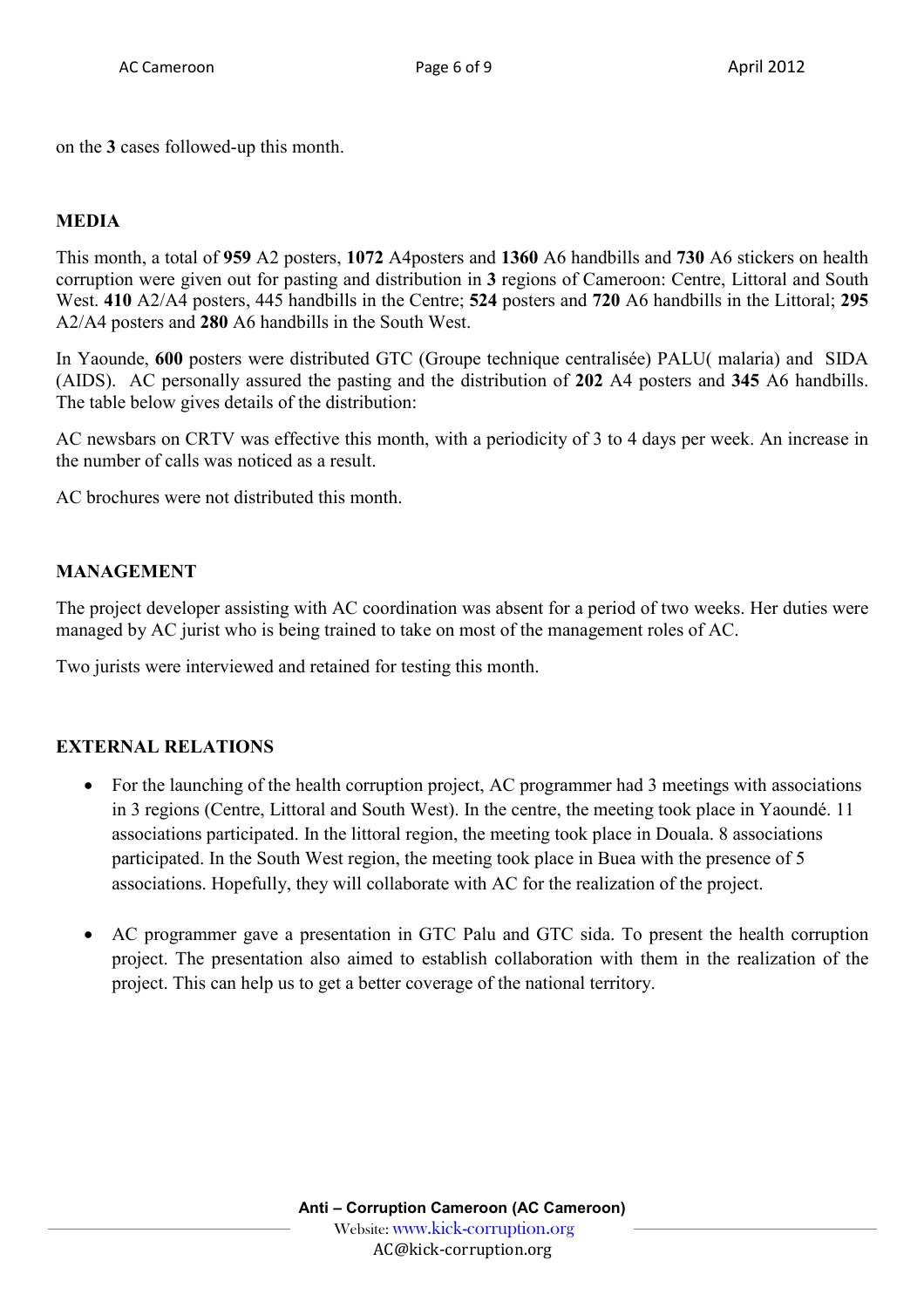## **FINANCE**

LAGA was AC's main sponsor this month.

## **April 2012 Financial Report**:

| <b>Amount in FRS</b> |                          |                                    |                       |
|----------------------|--------------------------|------------------------------------|-----------------------|
| <b>CFA</b>           | <b>Use</b>               | <b>Details</b>                     | <b>Amount in US D</b> |
| 30,000               | <b>Hotline</b>           | 100 calls received                 | \$60.0                |
|                      | Investigations           | <b>No brochures</b><br>distributed | \$0.0                 |
| 158,500              | Legal                    | 3 cases followed-up                | \$317.0               |
| 80,000               | Media                    | <b>CRTV news bar</b>               | \$160.0               |
|                      | <b>Management</b>        |                                    | \$0.0                 |
| 342,700              | E-activism               | <b>Personnel</b>                   | \$685.4               |
| 787,155              | <b>Office</b>            | office                             | \$1,574.3             |
|                      | <b>TOTAL EXPENDITURE</b> |                                    |                       |
| 1,398,355            | <b>APRIL 2012</b>        |                                    | \$2,796.7             |

#### **Donor Financial Report April 2012**

| <b>Amount in FRS</b> |                          |                              |                       |
|----------------------|--------------------------|------------------------------|-----------------------|
| <b>CFA</b>           | <b>Donor</b>             | Month                        | <b>Amount in US D</b> |
| $-370,660$           | <b>Future for Nature</b> | <b>From December 2011</b>    | \$741.3               |
| $-200,000$           | <b>From LAGA</b>         | <b>Donated January 2012</b>  | \$400.0               |
| $-15,000$            | <b>From Ofir</b>         | <b>Donated January 2012</b>  | \$30.0                |
| 558,450              | <b>Future for Nature</b> | <b>Used January 2012</b>     | \$1,116.9             |
| $-650,000$           | <b>From LAGA</b>         | <b>Donated February 2012</b> | \$1,300.0             |
| 604,975              |                          | <b>Used February 2012</b>    | \$1,210.0             |
| $-850,000$           | <b>From LAGA</b>         | <b>Donated March 2012</b>    | \$1,700.0             |
| 923,325              |                          | Used March 2012              | \$1,846.7             |
| $-1,583,350$         | <b>From LAGA</b>         | <b>Donated April 2012</b>    | \$3,166.7             |
| 1,398,355            |                          | <b>Used April 2012</b>       | \$2,796.7             |
| $-183,905$           | <b>From LAGA</b>         | passing to May 2012          | \$367.8               |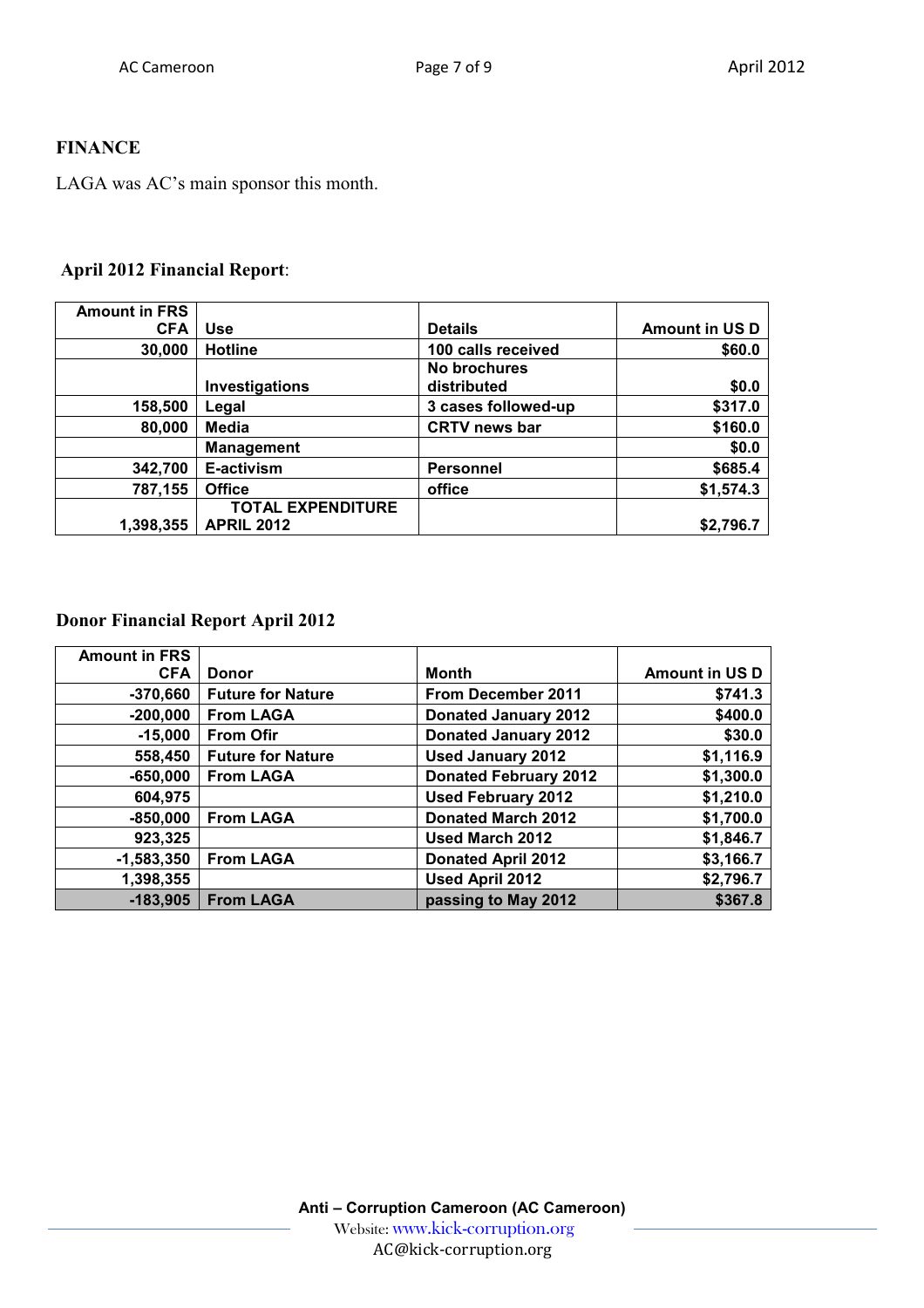## **HEALTH CORRUPTION SUMMARY**

This month AC focused on health corruption project in the following regions; Centre, Littoral, South West and North West. A lot of ground work was done in contacting the various associations and having working sessions with them. AC programmer and jurist on test were on the field to hold these working sessions. From the different associations contacted in these regions the table below gives details of the distribution that took place of A2/A4 posters, A6 handbills and A6 stickers for cars and bikes. This was the beginning of the health corruption project with posters and flyers distribution.

| <b>Regions</b>     | <b>A2 Posters</b> | <b>A4 Posters</b> | <b>Handbills</b> | <b>Stickers</b> |
|--------------------|-------------------|-------------------|------------------|-----------------|
| Centre             | 110               | 300               | 300              | 145             |
| Littoral           | 134               | 390               | 450              | 270             |
| <b>South West</b>  | 115               | 180               | 160              | 120             |
| <b>North West</b>  |                   | 225               |                  | 150             |
| <b>AC</b> Cameroon |                   | 202               | 150              | 195             |
| <b>GTC PALU</b>    | 200               |                   |                  |                 |
| <b>GTC SIDA</b>    | 400               |                   |                  |                 |

**53** associations were contacted by AC to collaborate with in the project and **32** were able to attend the working sessions organized. . At the end of every working session, poster distribution was done:

- In the Centre, **110** A2 posters; **300** A4 posters **300** handbills and **145** stickers were distributed to by 11 associations.
- In the Littoral, **134** A2 posters, **390** A4 posters, **450** handbills and **270** stickers were distributed by **8** associations.
- In the South West, **115** A2 posters, **180** A4 posters, **160** handbills and **120** stickers were distributed by **5** associations.
- In the North West region, **225** A4 posters, and **150** stickers was given to an association ( ACTWID) which has a network of associations.
- **600** A2 posters were equally given to GTC SIDA and PALU making a total sum of **2441** A4/A2 posters; and **2430** handbills and stickers.

AC encountered the following problems during the launch of this project, summarized below:

- Difficulty in getting collaborative partners to work with in the field.
- Partners available were not willing to assist in the work and did not really paste posters